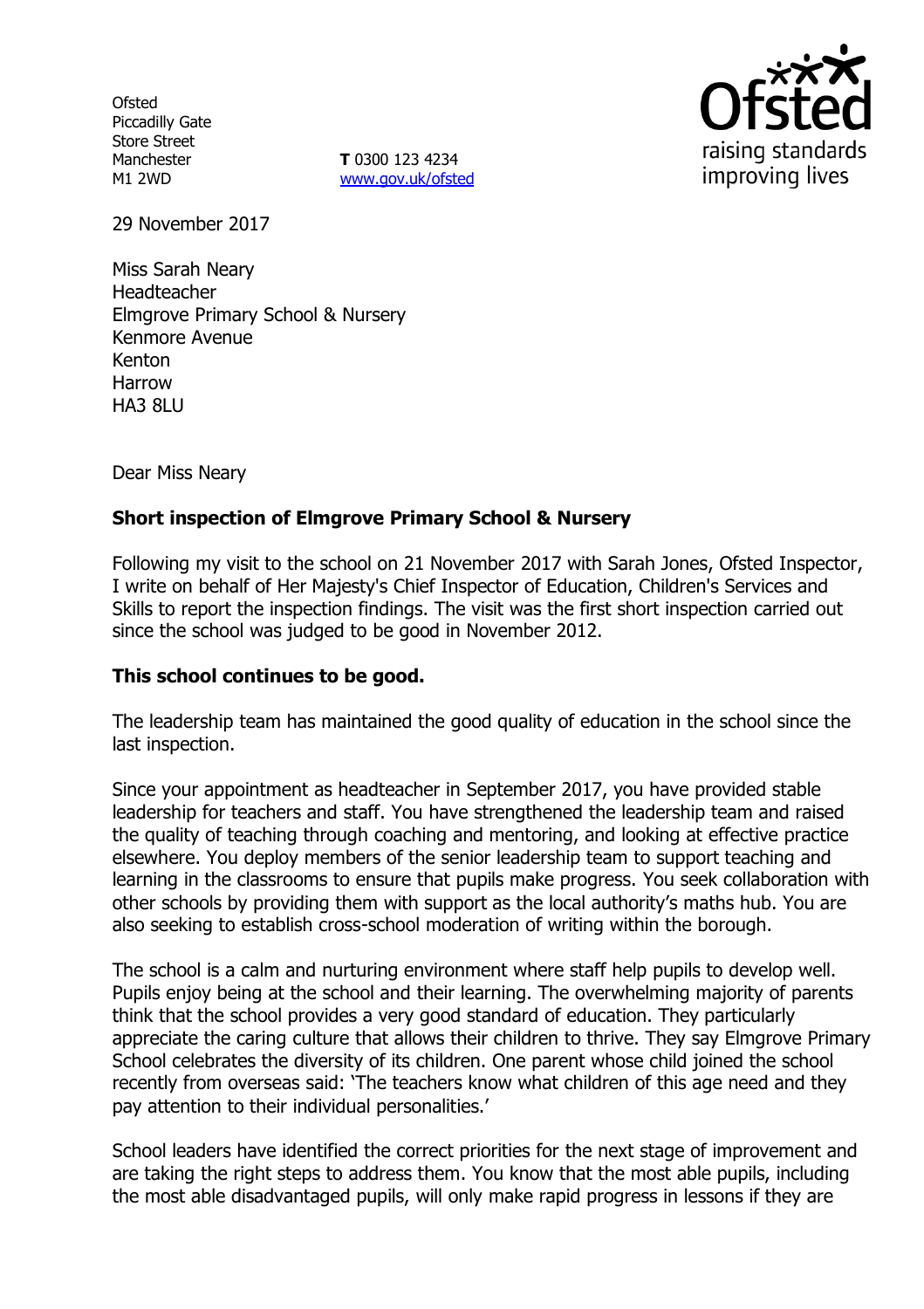

stretched and challenged. Leaders are providing teachers with effective support to achieve this. As a result, the most able pupils, including the most able disadvantaged, achieve high standards in mathematics and writing. However, you recognise that there is still some work to be done to support your most-able readers.

The governing body provides leaders with effective support and challenge. They know the areas the school leaders need to act on for improvement. They fulfil their strategic role effectively. Records of the work of governors show good examples of where leaders are challenged and held to account. Governors who are linked with subject leaders demonstrate a strong understanding of specific areas of the school. This knowledge contributes to your school's accurate self-evaluation.

# **Safeguarding is effective.**

The deputy headteacher is the designated safeguarding lead and has been so for over 10 years. This stability strengthens this aspect of the school's work. All safeguarding arrangements meet statutory requirements. Records are detailed, up to date, and fit for purpose. School leaders and staff know their pupils very well. They use this knowledge to shape the most appropriate and effective support for families. One foster carer said she wished there were 'more places like this which are so child-focused'.

There is a clear expectation and agreement that all staff and governors have a collective responsibility to keep pupils safe and secure. Training has been undertaken at the appropriate level and is up to date. As a result, all staff have a good understanding of safeguarding procedures.

The curriculum is effective in helping pupils to stay safe. For example, school leaders have put in a place an online safety scheme, developed by school staff. Consequently, pupils show a strong awareness of the dangers on the internet. They know how to keep themselves safe at home, at school, or online. Their behaviour in and out of lessons is exemplary.

#### **Inspection findings**

- $\blacksquare$  In our initial discussion we identified the achievement of pupils, including of disadvantaged pupils, in reading as a key line of enquiry. This was because, in 2016 and 2017, achievement in reading was below the national average. School leaders have wasted no time in identifying those areas that need to be addressed to improve reading across the school. They are aware that while pupils are fluent at reading and decoding texts, their comprehension skills need further development. You responded to this by providing pupils plenty of opportunities to develop the more sophisticated reading skills of deduction and inference. This resulted in improvements to the quality of pupils' responses to comprehension questions.
- Visits to lessons showed that staff ask pupils questions that help them think about the texts they read. Teachers also provide pupils with clear guidance to help them decide which of their reading skills will enable them to answer questions successfully. Pupils read with fluency and expression. They display a genuine love for reading, offering insights about plots and characters.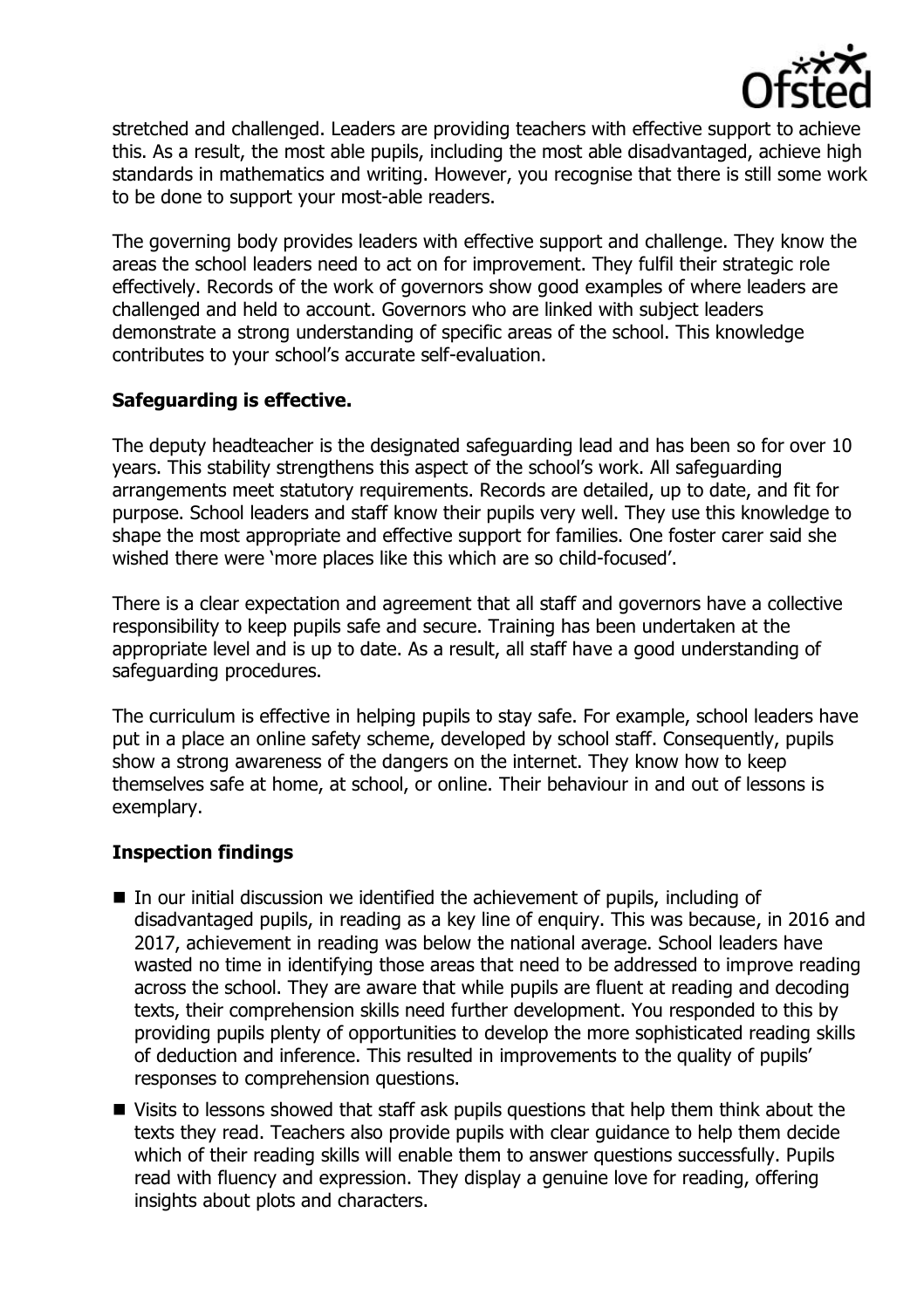

- However, teachers are not yet consistent in enabling pupils to think more deeply about what they are reading. Sometimes, teachers use texts that are not challenging enough to allow for pupils to explore further and deeper. As a consequence, the most able readers do not always demonstrate progress towards achieving greater depth in their learning.
- We also looked at the teaching of writing across key stage 2. This was because, in 2017, pupils who are most able, including the most able disadvantaged, did not make the rate of progress expected of them. We looked at how effectively pupils are challenged to achieve the highest standard in writing. School leaders acted quickly to improve writing across the school. Teachers now give pupils plenty of opportunities to practise and consolidate writing skills. Work in books reflects teachers' high expectations of the standards of grammar, spelling, and punctuation pupils produce. Pupils are able to use and apply these skills accurately when writing at length.
- Writing is also used effectively across the curriculum to develop pupils' skills and understanding of writing for different purposes. For example, pupils in Year 6 produced poems about the circulatory system which they were learning about in science. As a result of your focus in this area, pupils' achievement in writing has risen across the school. Scrutiny of pupils' books show that the most able pupils, including the most able disadvantaged, are producing writing which shows greater depth.
- Another line of enquiry focused on the teaching of mathematics. Again, this was because in 2017 the most able, including the most able disadvantaged, made slower progress than pupils with the same starting points nationally. Mathematics is now a real strength of the school. Teachers have good subject knowledge and high expectations of pupils. Work in books shows that pupils are able to apply their skills and knowledge to solve numerical and practical problems. Pupils talk about the mathematics they are learning with genuine enthusiasm and excitement.
- The most able pupils, including the most able disadvantaged pupils, are articulate learners of mathematics. They are confident when talking about the approaches they choose to solve investigative problems. Pupils regularly receive appropriate challenge in mathematics. They demonstrate a deep understanding of concepts and a good proportion of them achieve at greater depth. This strength is recognised by the local authority, designating the school as a mathematics hub to support other schools.
- The final line of enquiry asked whether leaders are taking appropriate action to improve pupils' attendance. Published attendance data shows that overall pupils' attendance is below the national average. Close examination of the information highlights that in 2016 disadvantaged pupils and pupils who have special educational needs and/or disabilities attended much less frequently than other pupils nationally. These groups with the lowest attendance rates also have the highest rates of persistent absence.
- We agreed that systems to monitor attendance in your school are thorough and help families to understand the importance of good attendance. You have established effective systems to check pupils' attendance. You know pupils and families well and work closely with them. You are keen to seek out support from external agencies when necessary. As a result of these targeted actions, attendance has been improving and is now on track to be at least in line with the national average.